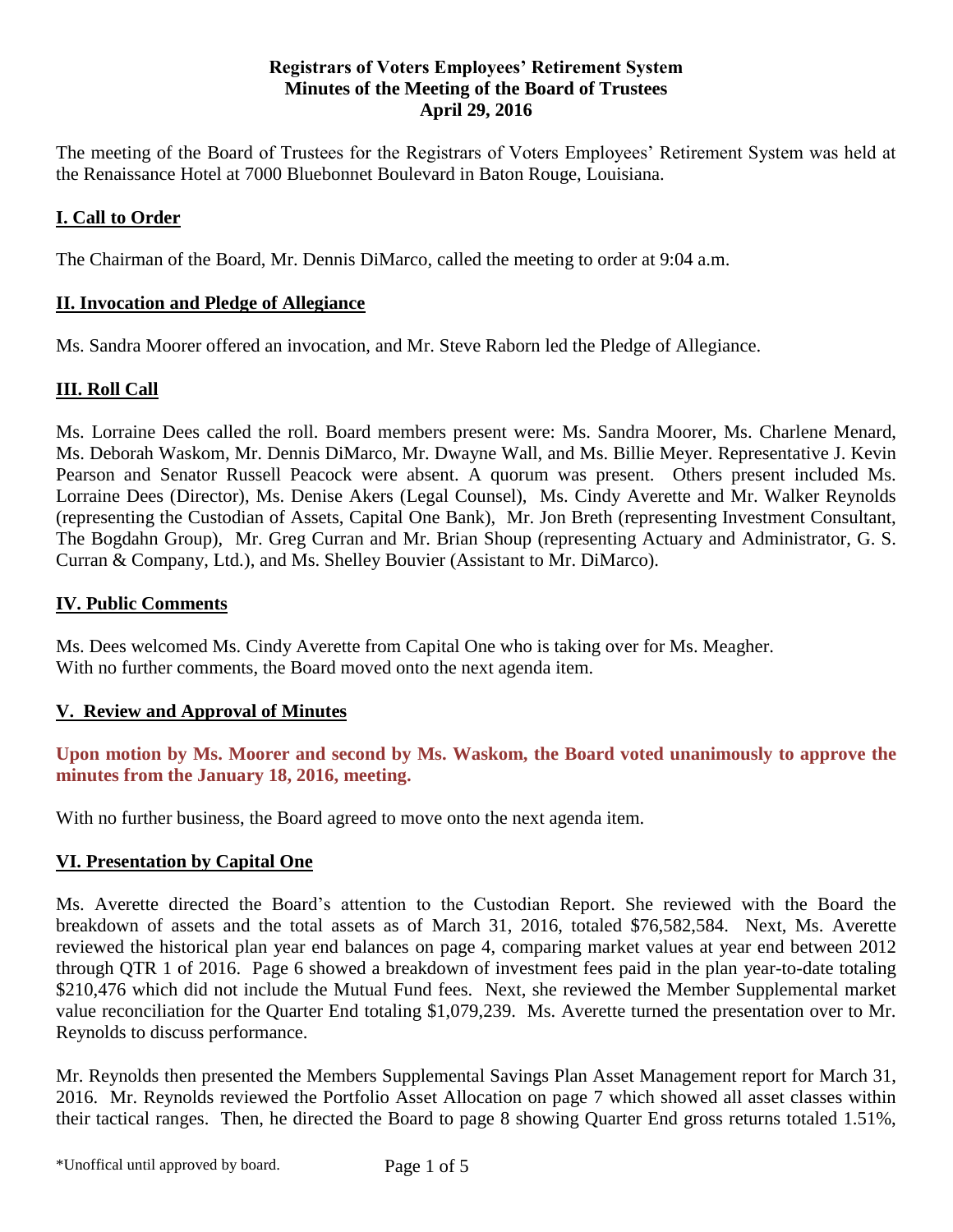while YTD gross returns were -0.04%. Mr. Reynolds went through a more detailed performance review per asset on pages 9 and 10.

**Upon motion by Mr. Wall and second by Ms. Meyer, the Board voted unanimously to approve the Custodian Report and the Member Supplemental Savings Report.**

# **VII. Presentation by the Investment Consultant, The Bogdahn Group**

Mr. Breth presented the Board with the Investment Performance Review as of March 31, 2016. He explained it was a volatile quarter with the S&P 500 falling 10.3% in Febuary then rebounding to finish up 1.3% for the quarter. Emerging Markets had positive returns for the quarter up 5.7% but are still down 12.0% for the one year period. Value stocks are starting to outperform the growth stocks as Telecom and Utilities are up over 15% for the quarter and one year periods.

Mr. DiMarco asked about the underperformance in small cap stocks, down 1.5% for the quarter and down 9.8% for the one year period. Mr. Breth stated that small cap stocks are more sensitive to rising interest rates.

Mr. Breth then directed the Board to the Monthly Flash Report; on page 10 he pointed out the Total Fund Composite Returns for the QTD was up 0.51% but down 3.43% for the FYTD. Advisory Value was weighed down by exposure to insurance stocks, and Westfield was down 3.20% due to under-exposure to dividend stocks. Dodge & Cox International was also down 3.76% QTD but is performing well in April.

Next, Mr. Breth reviewed the fixed income asset allocation and performance. Page 11 of the report showed Orleans Capital outperformed, up 3.61% QTD, while Templeton Global Bond Fund underperformed their benchmark by 6.96% because of a low allocation to Euro-Pacific bonds. PIMCO Diversified outperformed as well, up 1.25% YTD. Mr. Breth stated that CA Recovery has been fully liquidated, but that Equitas remains in liquidation. American Core Realty was up 2.63% QTD and 9.26% FYTD. Mr. Breth directed the Board to page 12 noting Westwood Income and BlackRock Multi-Asset Income were helped by REIT exposure.

Mr. Breth said that CDK Realty Advisors, who manages the FWAR Investors real estate investments is under investigation by the FBI. Fort Worth Employees' Retirement System will lead a search for a new General Partner for FWAR Investors.

Ms. Waskom asked what brought on the FBI investigation. Mr. Breth said he did not know, but that CDK manages real estate investments for other retirement systems that have been in the news for questionable investments.

Mr. Breth directed the Board to an Asset Allocation Review. The Bogdahn Group performed a 10-15 year forecast based on long term return assumptions from JP Morgan. The review showed that by making a change in the current asset allocation, ROVERS could lower volatility while maintaining the current benchmark of 7.0% in performance. Mr. Breth said this would require another revision to the Investment Policy Statement to bring down the equity allocation target and increase the fixed income target.

Mr. Breth made two recommendations. The first recommendation was to reduce the PIMCO Diversified Income Fund and the Templeton Global Bond Fund by 2.5% of the Portfolio, investing the proceeds in Orleans Capital Management. The second recommendation was to reduce the Westwood Income Opportunity Fund and the Blackrock Multi Asset Income Fund by \$1.5 million collectively, investing the proceeds in the American Core Realty Fund.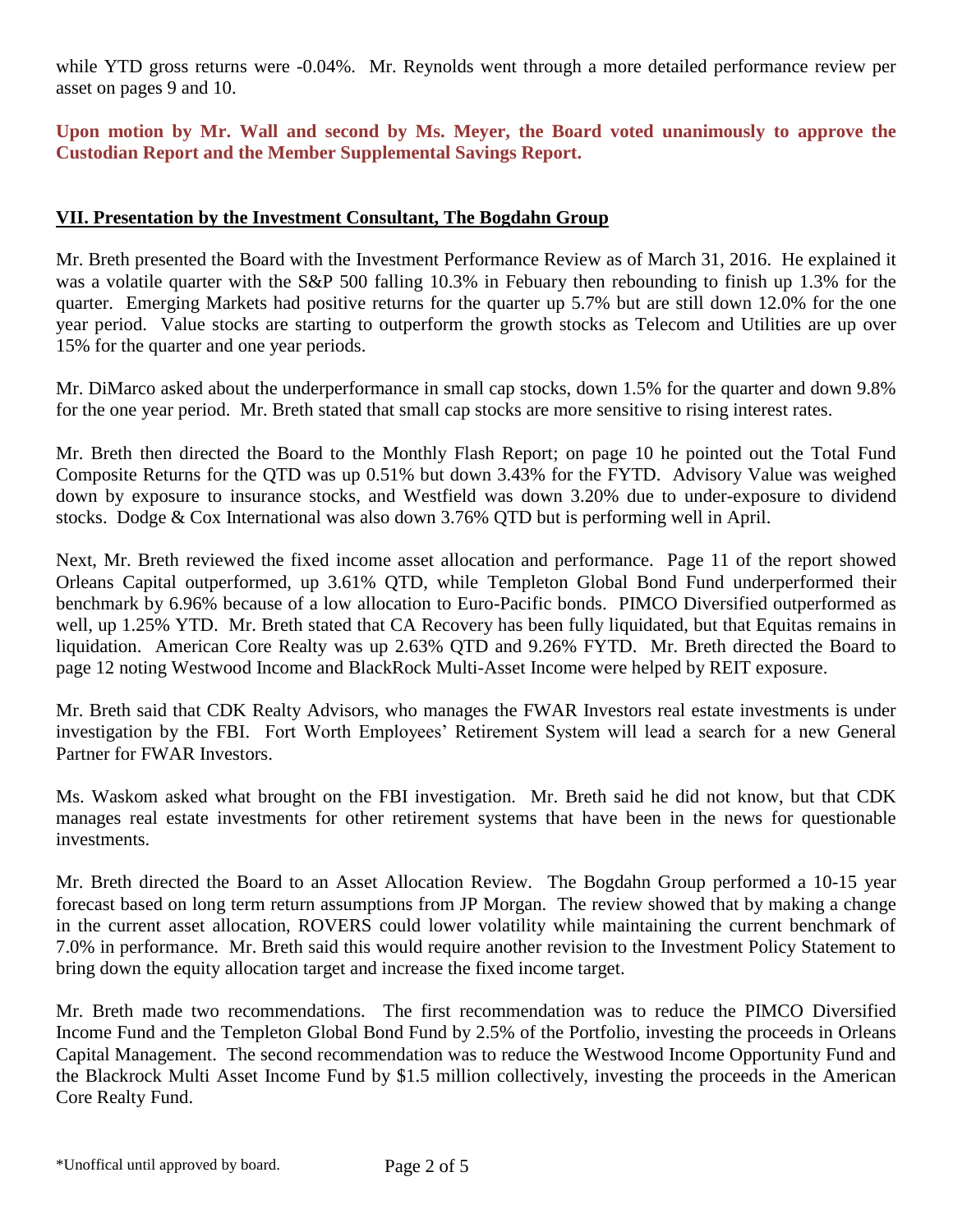Ms. Waskom stated that she did not like the idea of increasing the allocation to real estate. Mr. Breth reminded the Board that the previous real estate investments ROVERS made were very speculative investments concentrated in a handful of properties with little to no liquidity. American Core Realty is a collection of 100 plus A and B rated properties and has very little leverage.

**Upon motion by Mr. Wall and second by Ms. Moorer, the Board voted unanimously to approve The Bogdahn Group's Report and to reallocate funds per Mr. Breth's recommendation.**

# **VIII. Report from the System's Attorney**

Ms. Akers asked the Board to enter Executive Session to discuss pending litigation.

**Upon motion by Ms. Meyer and second by Mr. Wall, the Board voted unanimously to go into executive session at 10:25 am.**

**Upon motion by Ms. Moorer and second by Ms. Meyer, the Board voted unanimously to exit executive session at 10:38 am.**

Ms. Akers then updated the Board on a bill pending in the State Senate to create an appointee position for the House Retirement Committee Chair on the retirement system boards.

She stated that ROVERS bill, House Bill 39, passed through the House Committee and is waiting Senate passage. It does not appear to face any obstacles and should pass in May.

Ms. Akers presented a proposal to move a policy created at the November 3, 2015, Board Meeting into the Administrative Code under Title 58. The policy states that members must work a minimum of 3 months after DROP in order to have their Final Average Compensation (FAC) re-calculated. Otherwise, the FAC used to calculate the DROP benefit will be used to calculate the Post-DROP benefit as well.

Ms. Akers recommended increasing the visibility of the policy by moving it under the law.

**Upon motion by Ms. Meyer and second by Ms. Menard, the Board voted unanimously to instruct Ms. Akers to file a request with the Louisiana Registrar to move the Board policy for Post-DROP FAC recalculation to Title 58 of the Administrative Code for ROVERS.**

The Board discussed allowing members to change their optional benefit if the spouse dies before completing DROP. Mr. Curran reminded the Board of the risks associated with allowing benefit changes and why the law does not allow it.

**Upon motion by Ms. Waskom and second by Ms. Menard, the Board voted unanimously to approve Ms. Akers' report.**

With no further business, the Board agreed to move onto the next agenda item.

#### **IX. Presentation by G. S. Curran & Company**

Mr. Curran presented a report on the updated Actuarial Equivalence Factors that would be effective July 1, 2016.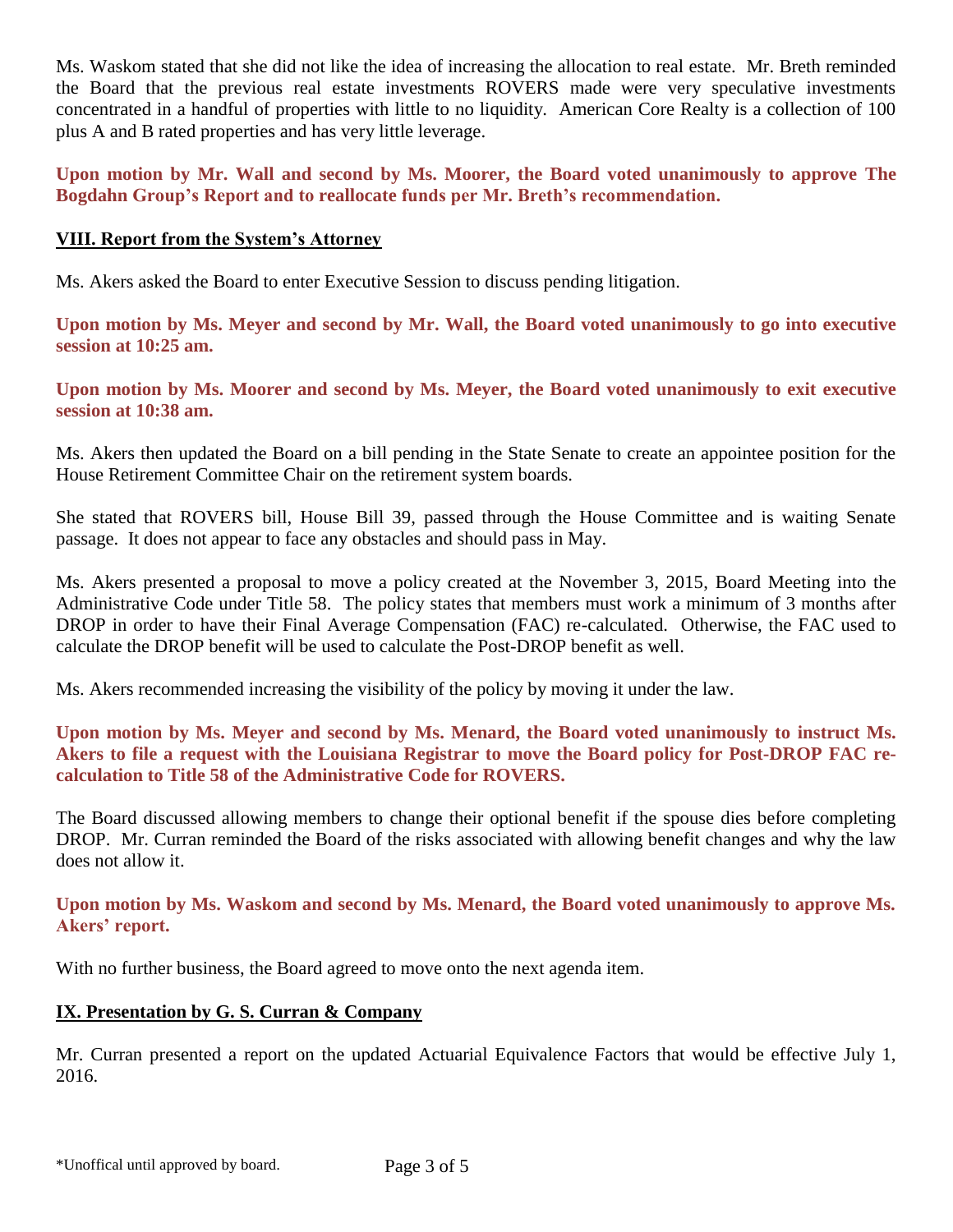# **Upon motion by Ms. Waskom and second by Ms. Meyer, the Board voted unanimously to approve the Actuarial Equivalence Factors presented by Mr. Curran.**

Next, Mr. Curran discussed setting the employer contribution rate for Fiscal 2017. He stated that the Board had the right to set the employer rate at any point between the minimum employer contribution rate of 14.75% and the rate employers are contributing during Fiscal 2016 of 22.5%. The Board discussed decreasing the rate required of employers while continuing to build the Funding Deposit Account.

**Upon motion by Ms. Waskom and second by Ms. Moorer, the Board voted unanimously to set the employer rate at 20.00% for Fiscal 2017.**

Next, Mr. Curran discussed requests by members related to special option 4 calculations. He stated that under the actuarial contract between G. S. Curran & Company and ROVERS, there is a charge for the calculation of special option 4 benefits. He stated that complicated cases with more than one beneficiary can take hours to calculate. The Board discussed issues related to administering complicated cases in a small system like ROVERS, including the fact that the computer system is not set up for them. The Board discussed the fact that a member had requested information on a benefit paying lifetime survivor benefits to both a child and grandchild upon her death. The Board discussed setting a policy related to allowable potential option 4 situations.

# **Upon motion by Mr. Wall and second by Ms. Meyers, the Board voted unanimously to charge a fee to members to perform Special Option 4 benefit estimates.**

The Board discussed setting a policy regarding which types of Special Option 4 benefits they would allow members to select. The Board decided that requests to receive Option 4 benefits would be reviewed on a caseby-case basis. The Board agreed that members could request estimates for such calculations, but they reserved the right to deny requests from members to receive their benefits in the form of an Option 4.

Mr. Curran then presented the Actuarial and Administrative Contracts from G. S. Curran and Company for Fiscal 2017. The actuarial contract remains \$43,800 per year, but stated that the recommended administrative contract fee was increasing to \$42,600 per year. Mr. Curran stated that the requested increase was due to increased accounting complexities and additional time required under the administrative contract. He added that the charge under the administrative contract had not changed since 2012.

# **Upon motion by Ms. Waskom and second by Mr. Wall, the Board voted unanimously to approve the Actuarial and Administrative Contracts with G. S. Curran and Company for Fiscal 2017 and to authorize Lorraine Dees to sign on the system's behalf.**

Next, Mr. Curran discussed the Board's request for a quote on an updated retirement system database program. Mr. Shoup and Mr. Curran demonstrated the current database program. Then they compared it to a recent benefit calculation program created for another retirement system on a windows based platform that would be used for a new custom database program. Mr. Curran stated that G. S. Curran's quote for an updated program is \$48,000 with one-half due after a demonstration of substantial progress in July of 2016 and the balance due upon completion.

# **Upon motion by Ms. Waskom and second by Ms. Meyer, the Board voted unanimously to approve the quote by G. S. Curran and Company for a new retirement system database program.**

Mr. Shoup discussed with the Board a new engagement letter from Duplantier, Hrapmann, Hogan, & Maher, L.L.P. for accounting and auditing services. The new charges are reflected in the 2017 budget.